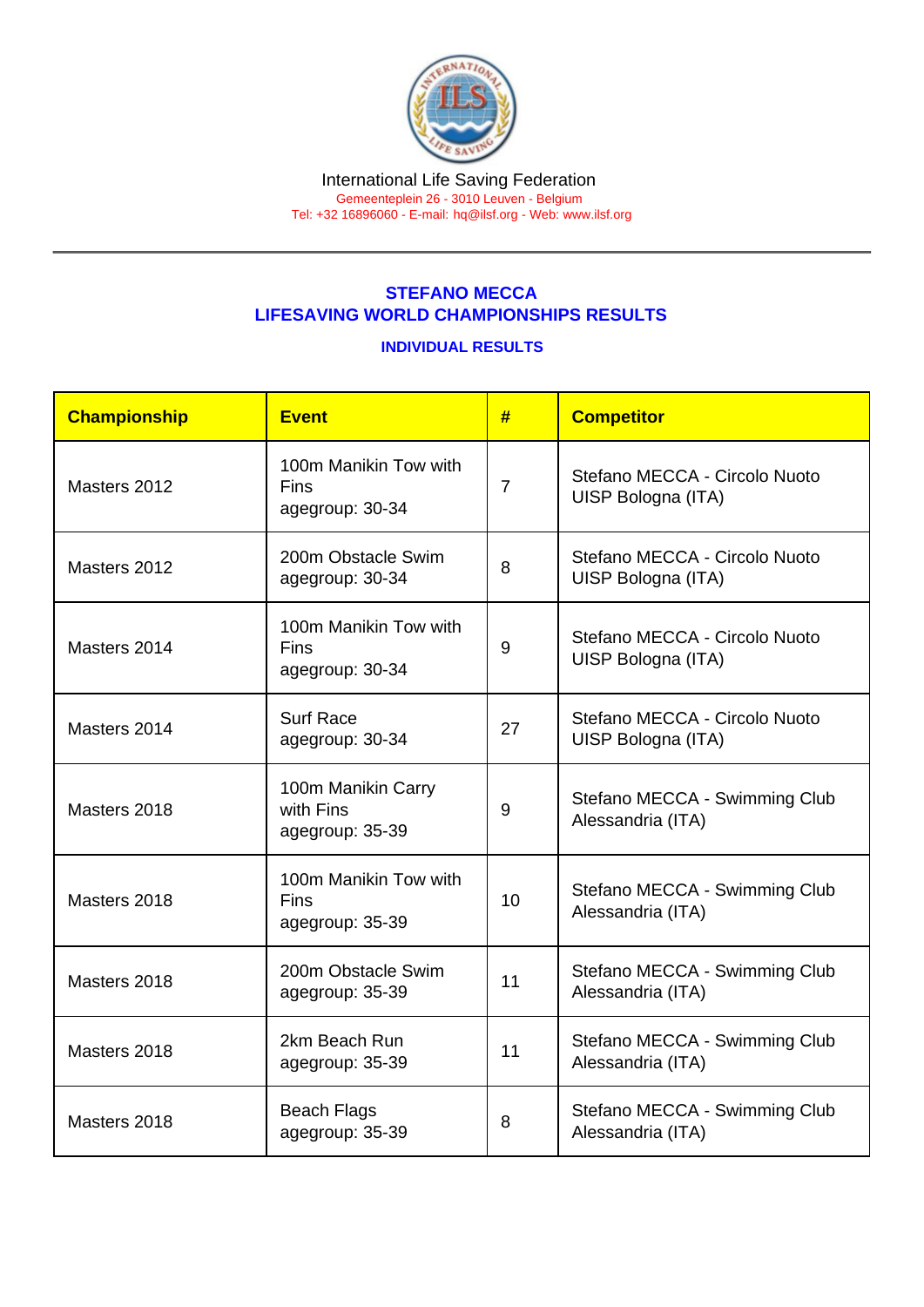| <b>Championship</b> | <b>Event</b>                        | #  | <b>Competitor</b>                                  |
|---------------------|-------------------------------------|----|----------------------------------------------------|
| Masters 2018        | <b>Surf Race</b><br>agegroup: 35-39 | 17 | Stefano MECCA - Swimming Club<br>Alessandria (ITA) |

DISCLAIMER: These are sports results as retrieved on 25 Jun 2022 and are subject to change due to corrections.

If you think the displayed result is incorrectly presented, please raise a flag at [The ILS Lifesaving Sport Website.](https://sport.ilsf.org)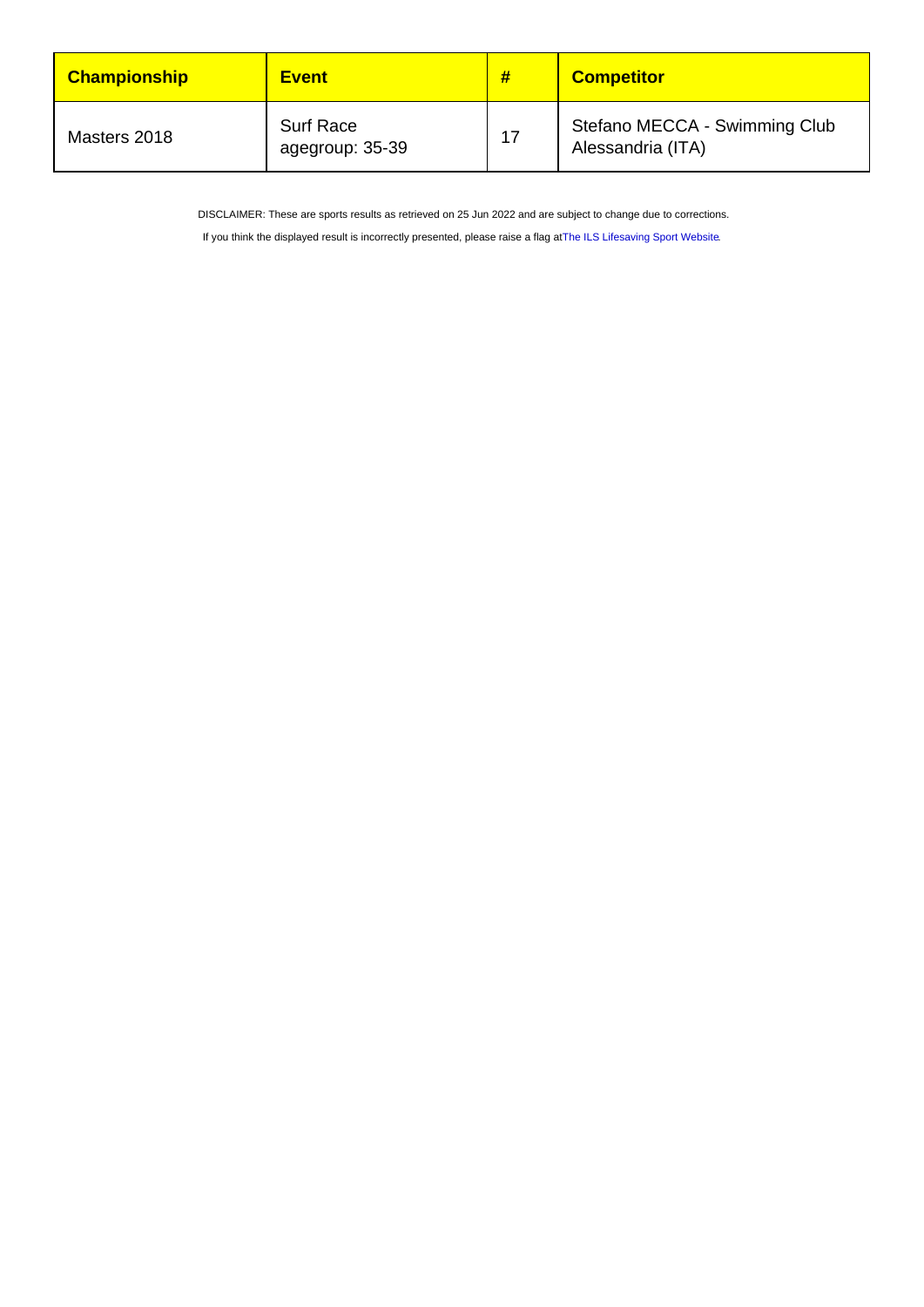## STEFANO MECCA LIFESAVING WORLD CHAMPIONSHIPS RESULTS

## TEAM RESULTS

| Championship | <b>Event</b>                              | #              | <b>Competitors</b>                                                                                                            |
|--------------|-------------------------------------------|----------------|-------------------------------------------------------------------------------------------------------------------------------|
| Masters 2018 | 4x25m Manikin<br>Relay<br>140-169         | 1              | Swimming Club Alessandria (ITA)<br>Daniele BATTEGAZZORE, Federico<br>MASTROSTEFANO, Stefano MECCA, Gianluca<br><b>VOLANTE</b> |
| Masters 2018 | 4x50m Medley<br>Relay<br>140-169          | 1              | Swimming Club Alessandria (ITA)<br>Daniele BATTEGAZZORE, Federico<br>MASTROSTEFANO, Stefano MECCA, Gianluca<br><b>VOLANTE</b> |
| Masters 2018 | 4x50m<br><b>Obstacle Relay</b><br>140-169 | $\overline{2}$ | Swimming Club Alessandria (ITA)<br>Daniele BATTEGAZZORE, Federico<br>MASTROSTEFANO, Stefano MECCA, Gianluca<br><b>VOLANTE</b> |
| Masters 2012 | 4x25m Manikin<br>Relay<br>140-169         | 3              | Circolo Nuoto UISP Bologna (ITA)<br>Andrea LUPPI, Stefano MECCA, Marco<br>MINGARDI, Gianni NANETTI                            |
| Masters 2014 | <b>Beach Relay</b><br>110-129             | 3              | Circolo Nuoto UISP Bologna (ITA)<br>Stefano MECCA, Alberto ROSSI, Claudio<br><b>ZARRI</b>                                     |
| Masters 2012 | 4x50m Medley<br>Relay<br>140-169          | $\overline{4}$ | Circolo Nuoto UISP Bologna (ITA)<br>Andrea LUPPI, Stefano MECCA, Marco<br>MINGARDI, Gianni NANETTI                            |
| Masters 2012 | 4x50m<br><b>Obstacle Relay</b><br>170-199 | $\overline{7}$ | Circolo Nuoto UISP Bologna (ITA)<br>Andrea LUPPI, Stefano MECCA, Marco<br>MINGARDI, Paolo PAOLONI                             |